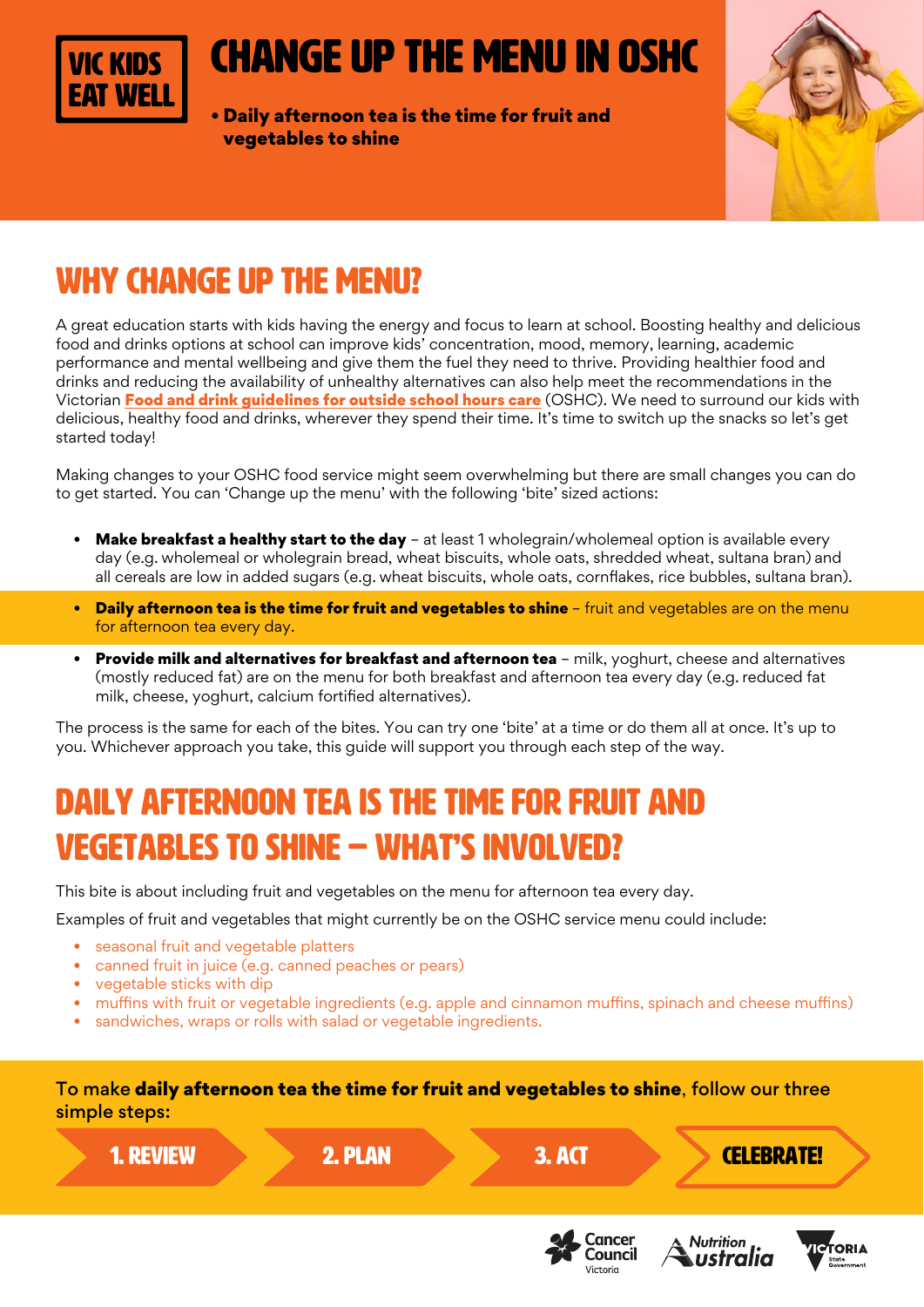

### STEP ONE: REVIEW

Start by reviewing the fruit and vegetable options currently available at the OSHC service at afternoon tea and identify if these are available every day.

Do not count garnishes or condiments as a vegetable (e.g. parsley on top of nachos, tomato sauce on oven baked potato, or sauce on a pizza base with no other vegetables included).

Does the menu have at least one fruit and one vegetable option available at afternoon tea each day? If not, move to the next step to work towards meeting this small bite.





### STEP TWO: PLAN

The next step involves planning how you will include fruit and vegetable options on the OSHC service menu at afternoon tea every day.

There are plenty of ways that you can add fruit and vegetables to afternoon tea.

Tips for adding fruit to the OSHC service afternoon tea menu include:

- fruit smoothies: mix fresh or frozen fruit in a blender with milk and yoghurt. You can use any fresh seasonal fruit or leftover fruit from the fridge or freezer
- dried fruity bags: mix dried fruit in colourful bags, add cherry tomatoes and chopped cheese slices (note: dried fruit should not be provided every day as it leaves a sticky residue on teeth and can contribute to tooth decay)
- traffic lights: thread kiwifruit, watermelon and pineapple pieces onto icy pole sticks to make colourful patterns. Freeze these for an icy treat on hot days
- fruit muffins or bread, such as banana bread, apple and carrot muffins or berry muffins that are low in sugar and fat. Refer to the **[Healthy Eating Advisory Service](https://heas.health.vic.gov.au/early-childhood-services/recipes)** website for recipes
- fruity crumble: use your choice of fruit to make a healthy crumble
- stewed fruit: try apples, peaches, pears and apricots served with custard or yoghurt.







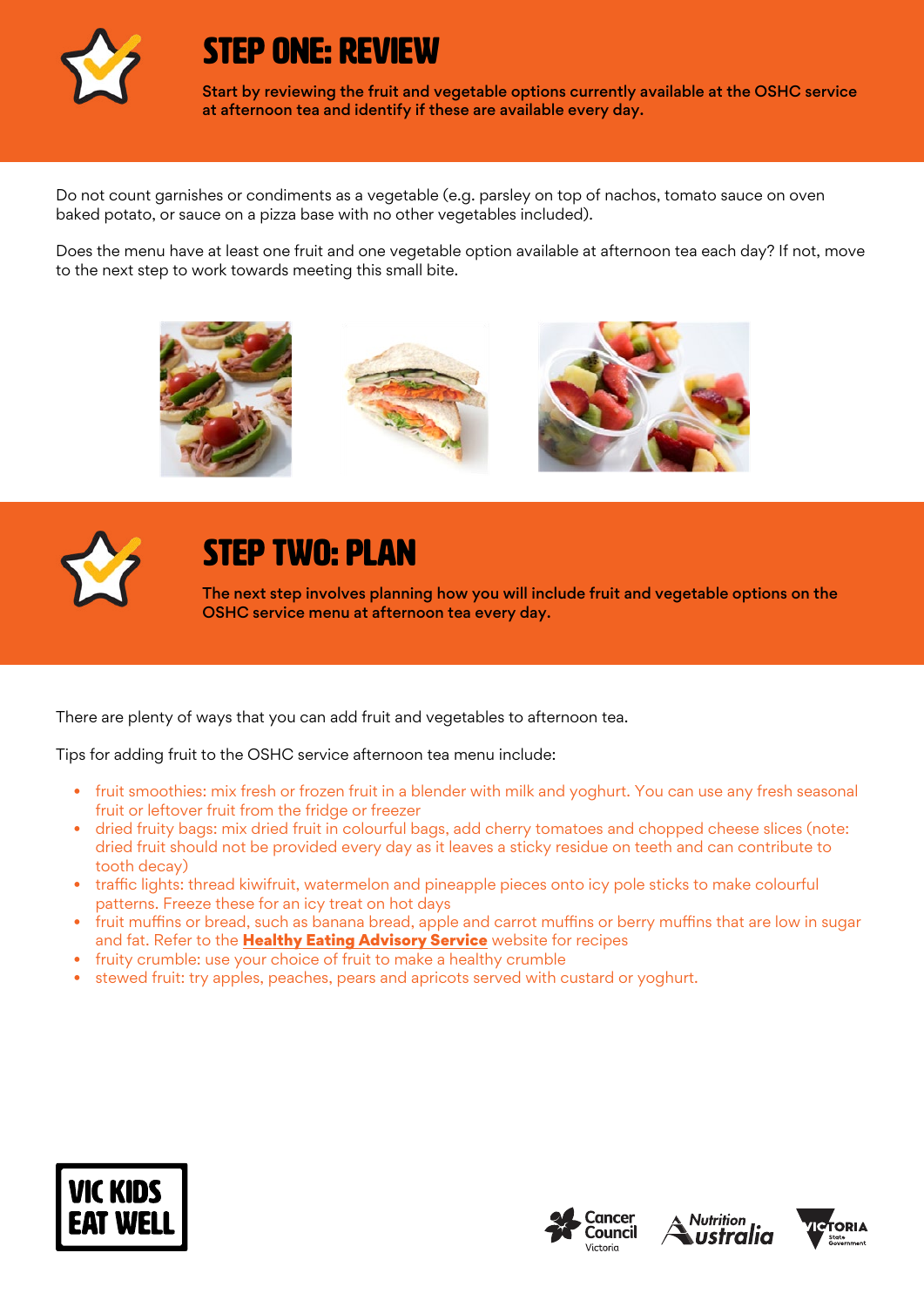Tips for adding vegetables to the OSHC service afternoon tea menu include:

- vegetable slice, scones or savoury muffins, such as pumpkin or carrot muffins, zucchini slice or vegetable frittata
- homemade soup (serve small portions in cups): for fun, try 'Pumped up pumpkin' or 'Shrek soup' (broccoli and cannellini bean soup)
- corn on the cob: simply steam or microwave and serve
- vegetable dips: such as creamy corn and tuna, chickpea and beetroot, sweet potato and salmon, tzatziki, or hummus
- baked beans on toast
- baked potatoes with veggie fillings, such as baked beans, corn, capsicum, coleslaw, topped with grated cheese or plain yoghurt.

#### TIP!

While working on this bite, consider looking at the drinks that are served at afternoon tea to help you achieve Refresh the fridge bite and Provide milk and alternatives for breakfast and afternoon tea bite.



To try out healthy recipes visit [Healthy recipes for early childhood services | Healthy Eating Advisory Service](https://heas.health.vic.gov.au/early-childhood-services/recipes).

## Preparing for change

Look for ways to engage the OSHC community in making changes. Take opportunities to talk to families, staff, children and volunteers to get a sense of the 'appetite' for change and the best way to introduce changes. You can make changes all at once or use a gradual approach.

All at once involves making the changes overnight or all in one go. An ideal time to do this is at the beginning of a new menu cycle or term, however it can be done at any time. This is a quick way to drastically improve the healthiness of the menu and works best if there are only a few menu items to adjust.

A gradual approach involves making changes gradually over time. This option gives children more time to get used to the changes and an opportunity to try alternative menu items before an item is removed. It is often the more readily accepted option if you need to make lots of changes to the menu.







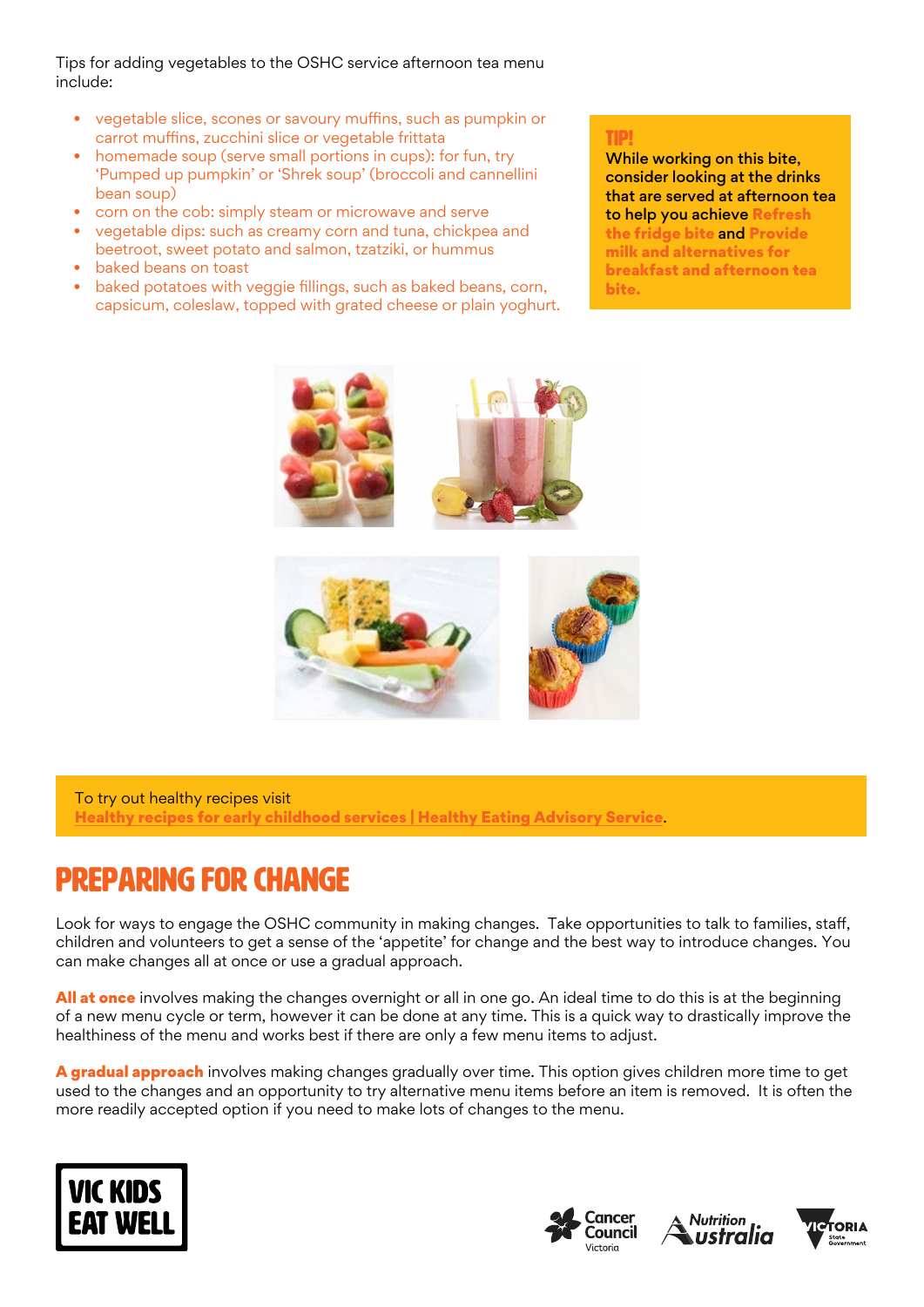

### STEP THREE: ACT

Now you've done all the groundwork, it's time to put it into action.

Here's a great example of providing fruit and vegetables at afternoon tea every day.

| <b>Sample menu 1 (with limited cooking facilities)</b> |                                                                                                                                                               |                                                                                                  |                                                          |                                    |                                                                                              |                                                                       |  |  |  |
|--------------------------------------------------------|---------------------------------------------------------------------------------------------------------------------------------------------------------------|--------------------------------------------------------------------------------------------------|----------------------------------------------------------|------------------------------------|----------------------------------------------------------------------------------------------|-----------------------------------------------------------------------|--|--|--|
| <b>WEEK1</b>                                           |                                                                                                                                                               | <b>MONDAY</b>                                                                                    | <b>TUESDAY</b>                                           | <b>WEDNESDAY</b>                   | <b>THURSDAY</b>                                                                              | <b>FRIDAY</b>                                                         |  |  |  |
| TEA<br>AFTERNOON                                       | Seasonal fruit and vegetable platter (e.g. apples, oranges, bananas, pears, grapes, carrots, cucumbers, capsicum, green beans,<br>snow peas, cherry tomatoes) |                                                                                                  |                                                          |                                    |                                                                                              |                                                                       |  |  |  |
|                                                        | Food                                                                                                                                                          | Wholegrain crackers,<br>reduced fat cheese.<br>hummus dip, carrot,<br>cucumber, celery<br>sticks | Reduced fat<br>yoghurt and muesli<br>(untoasted/natural) | Raisin bread and<br>margarine      | Reduced fat cheese,<br>ham or tuna and<br>tomato sandwiches<br>made with<br>wholegrain bread | Reduced fat custard<br>or yoghurt<br>Canned fruit in natural<br>juice |  |  |  |
|                                                        | <b>Drink</b>                                                                                                                                                  | Water                                                                                            | Water                                                    | Reduced fat plain<br>milk<br>Water | Water                                                                                        | Water                                                                 |  |  |  |
|                                                        |                                                                                                                                                               |                                                                                                  |                                                          |                                    |                                                                                              |                                                                       |  |  |  |

Note: water is also freely available throughout the morning and afternoon sessions

| <b>Sample menu 2 (with cooking facilities)</b> |                                                                                                                                                               |                                                                                                  |                                                                                      |                                                                                                        |                                                                                                                                                  |                                                           |  |  |  |
|------------------------------------------------|---------------------------------------------------------------------------------------------------------------------------------------------------------------|--------------------------------------------------------------------------------------------------|--------------------------------------------------------------------------------------|--------------------------------------------------------------------------------------------------------|--------------------------------------------------------------------------------------------------------------------------------------------------|-----------------------------------------------------------|--|--|--|
| WEEK <sub>1</sub>                              |                                                                                                                                                               | <b>MONDAY</b>                                                                                    | <b>TUESDAY</b>                                                                       | <b>WEDNESDAY</b>                                                                                       | <b>THURSDAY</b>                                                                                                                                  | <b>FRIDAY</b>                                             |  |  |  |
| TEA<br>AFTERNOON                               | Seasonal fruit and vegetable platter (e.g. apples, oranges, bananas, pears, grapes, carrots, cucumbers, capsicum, green beans,<br>snow peas, cherry tomatoes) |                                                                                                  |                                                                                      |                                                                                                        |                                                                                                                                                  |                                                           |  |  |  |
|                                                | Food                                                                                                                                                          | Wholegrain crackers,<br>reduced fat cheese.<br>hummus dip, carrot,<br>cucumber, celery<br>sticks | Fried rice (brown<br>rice, carrot,<br>capsicum, spring<br>onion, peas, corn,<br>egg) | Mixed sandwiches<br>on wholegrain bread<br>(egg and lettuce,<br>tuna and tomato,<br>chicken and salad) | Mini pizza faces<br>(wholemeal English<br>muffins, tomato<br>paste, tomato<br>slices, capsicum<br>strips, mushrooms,<br>pineapple and<br>cheese) | Carrot muffins with a<br>dollop of reduced fat<br>yoghurt |  |  |  |
|                                                | <b>Drink</b>                                                                                                                                                  | Water                                                                                            | Reduced fat plain<br>milk<br>Water                                                   | Fruit smoothie (use<br>any leftover fruit e.g.<br>bananas) made with<br>reduced fat milk               | Water                                                                                                                                            | Water                                                     |  |  |  |

Note: water is also freely available throughout the morning and afternoon sessions

For more great fruit and vegetable snack and recipe ideas for the OSHC menu go to

[Food and drink ideas for early childhood services | Healthy Eating](http://heas.health.vic.gov.au/early-childhood-services/food-drink-ideas)  **[Advisory Service](http://heas.health.vic.gov.au/early-childhood-services/food-drink-ideas)** 

[Healthy recipes for early childhood services | Healthy Eating](http://heas.health.vic.gov.au/early-childhood-services/recipes)  **[Advisory Service](http://heas.health.vic.gov.au/early-childhood-services/recipes)** 









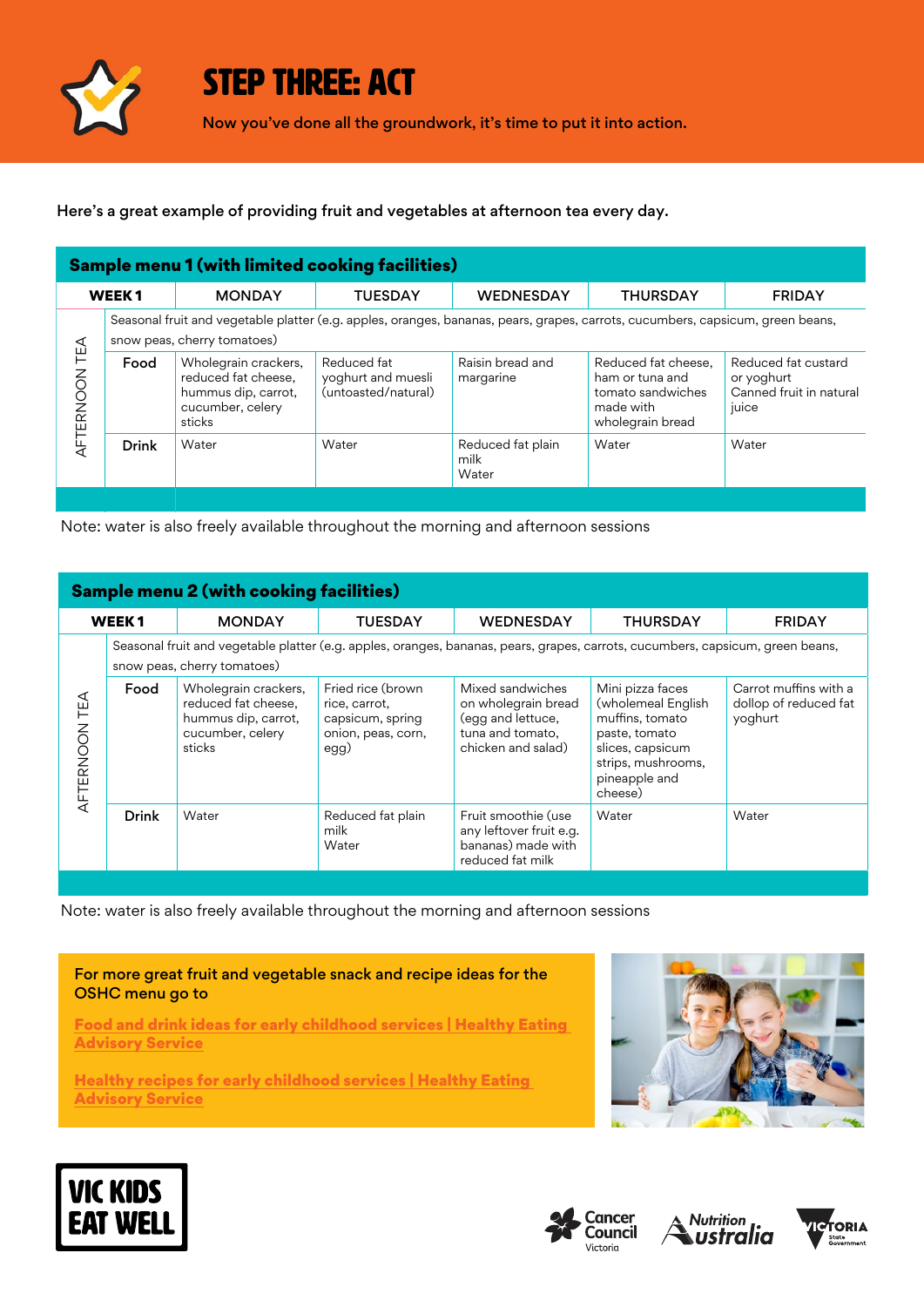## SUPPORTING SUCCESS

Consider how you will communicate the changes you make to the items on the menu with the children and families who use your service, and how you will reinforce messages about fruits and vegetables through planned curriculum activities.

Remember, this is just one of the 'bites' you can do to change up the menu. To make these changes have a greater impact, check out ['Make breakfast a healthy start to the day'](https://www.vickidseatwell.health.vic.gov.au/resources) and 'Provide milk alternatives for [breakfast and afternoon tea](https://www.vickidseatwell.health.vic.gov.au/resources)'.